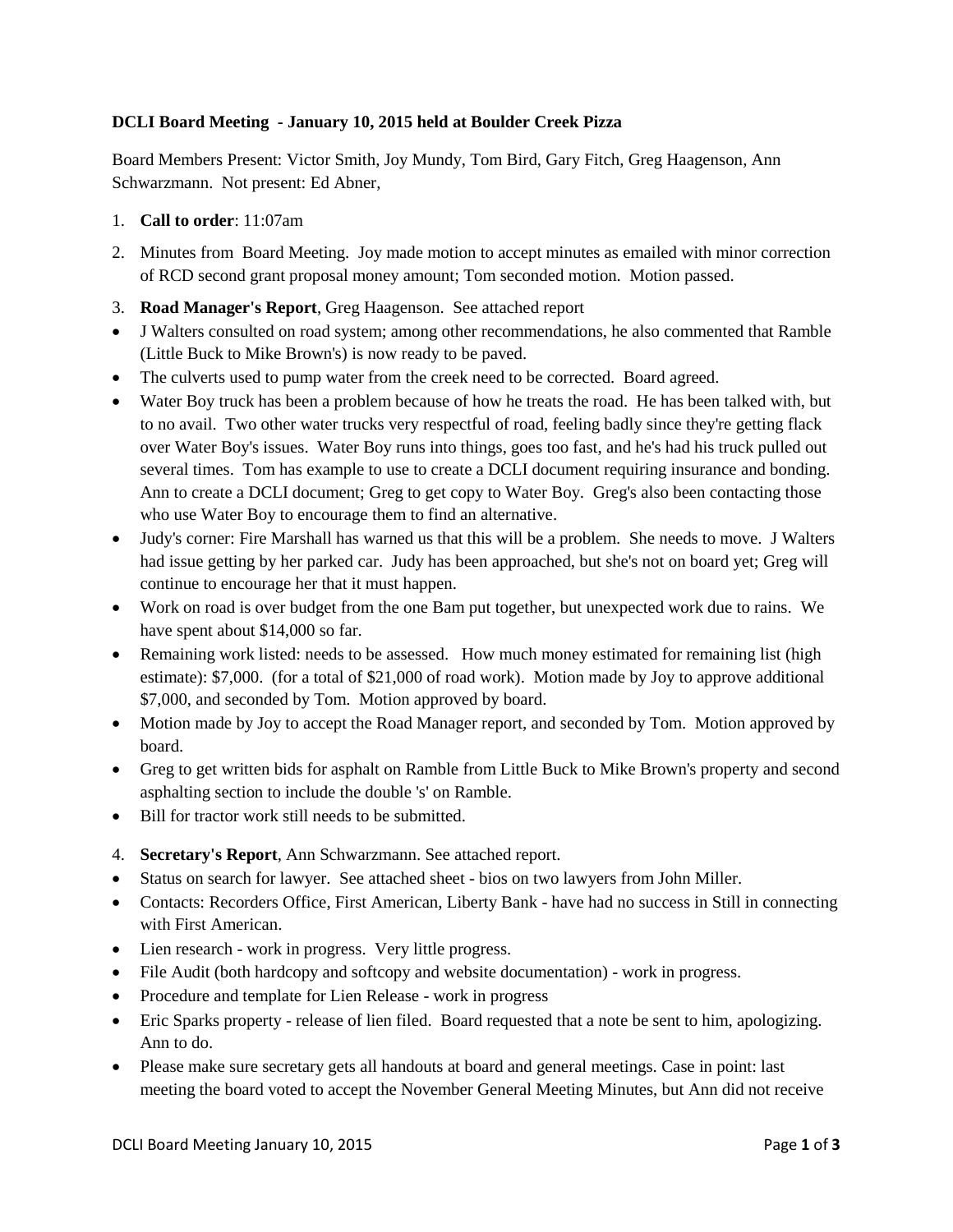the hardcopy and the softcopy emailed had wrong date (correct date is November 8th.) All handouts need to be an official part of the minutes.

- The General Meeting Minutes need to be amended before mailing can occur. General Meeting Minutes can be emailed and posted to our website, but we need to mail out a copy to all landowners. Ann will include a form to fill out if landowner would like to get information emailed only. Return form OR email secretary at: dcli95006@yahoo.com.
- Victor remarked that there is a phone number associated with the dcli95006@gmail.com account, and that the gmail account should be "owned" by the current secretary, handed off from secretary to secretary. Ann remarked that there haven't been any DCLI emails forwarded to her by Manuela - not sure if there have been any since November. Board agreed that there should be continuity of the email address. Ann to contact Manuela to ask her to hand off the account and password, then Ann to change password.
- Ann questioned whether or not the minutes from the last board meeting before the November General Meeting has been approved. Ann to contact Manuela to ask her.
- Ann to contact Tys for changes to the website.
- Victor has DCLI documentation archives from Arden and will hand off to Ann.
- Motion made by Victor to accept secretary's report, Gary seconded. Motion approved by board.
- 5. **Treasurer's Report**, Joy Mundy.
- No written report.
- Two invoices paid: J Walters' first invoice, Ann reimbursed for recording fee (E.Sparks Lien removal).
- Current balance is roughly \$32,000, before recent deposits (Ann has made two deposits, one ready to be made).
- Joy and Ann to work on coordinating efforts on road due payments.
- When a landowner does not pay the yearly dues or a special assessment fee, the board currently assesses 3 fees (admin fees, a fixed amount of notary and recording fees; a one-time 10% late charge; 10 percent interest rate). Joy is wondering if these fees are appropriate. We will look into these fees and charges when we look into the larger picture of our association's legal documentation required by rules of incorporation.
- Ann moved to accept treasurer's report. Greg seconded. Motion passed.
- **6. Where to store DCLI files?** Store off-site in paid storage area. Ann to ask Liberty Bank if they provide storage, and if so, find out if there is a fee. Victor to hand off Arden's files to Ann and Greg. Note: Arden should be interviewed for a verbal history.
- **7. Do we need an independent legal opinion as to the current state of the JMA?**
	- **Law firm?** Defer for now
	- Membership approval to spend \$2500? We do not need approval because the membership gave us the authority when they elected us. Tom thought we should notify the membership. Joy agreed with Victor that the road association will sooner or later be sued so we need a document backed up by a legal opinion. Regardless, this issue may come up in May.
- **8. Other:** None